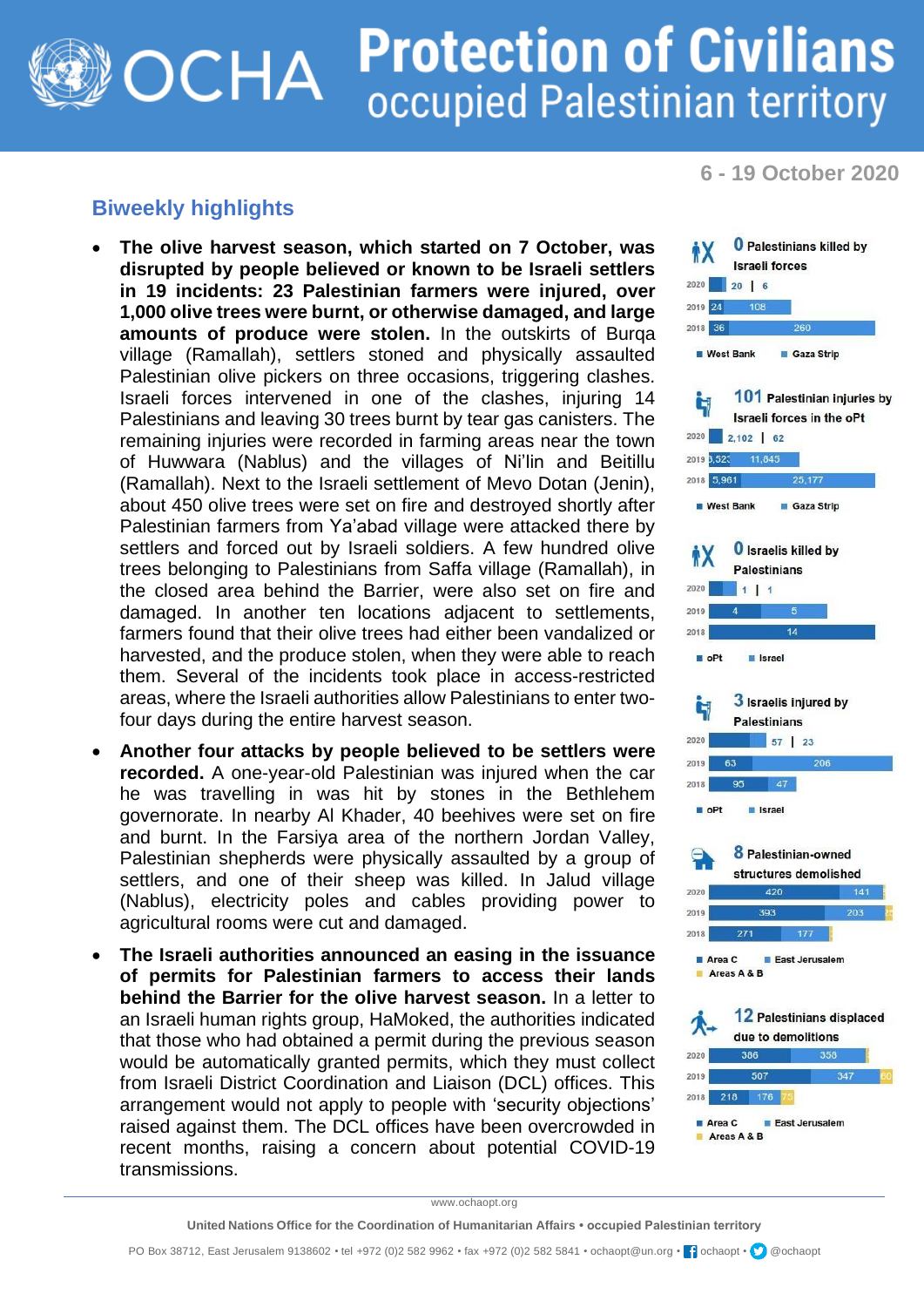- **Eighty -five Palestinians, including at least 11 children, and two Israeli soldiers were injured in clashes across the West Bank (beyond the abovementioned harvest-related incidents).** The vast majority of these injuries were recorded in the refugee camps of Al Am'ari, Al Jalazun (Ramallah), Al Arrub (Hebron), and Balata (Nablus), following search and arrest operations and stone throwing incidents. In Al Jalazun, soldiers shot large amounts of tear gas canisters at school children, who reportedly threw stones, following which they entered the school and locked students in classrooms. Five Palestinians were injured in clashes that erupted when they were ploughing land next to Elon More settlement, which Israeli settlers had attempted to take over and establish an outpost on. The remaining injuries were recorded in other clashes or during attempts to enter Israel through breaches in the Barrier. Overall, 21 Palestinians were shot by rubber bullets and ten by live ammunition, while the remaining people were mostly treated for tear gas inhalation.
- **Israeli forces carried out 126 search -and -arrest operations and arrested 132 Palestinians across the West Bank.** Half of the operations were recorded in the Jerusalem governorate, with the Al 'Isawiya neighbourhood of East Jerusalem witnessing almost daily police activities, resulting in the arrest of 30 Palestinians, including 13 children.
- **On 16 October, a Palestinian armed group in Gaza fired a rocket towards southern Israel, hitting an open area and resulting in no injuries.** On at least 30 occasions, Israeli forces opened warning fire near the perimeter fence, and off Gaza's coast, apparently to enforce access restrictions, resulting in no injuries.
- **On 18 October, Israeli forces entered Gaza and bulldozed land at around 400 meters from the perimeter fence, east of Khan Younis, destroying several dunums of crops and irrigations systems.** According to Israeli sources, the operations were aimed at destroying tunnels dug by Palestinian armed groups for military purposes.
- **In three incidents in Area C, the Israeli authorities demolished or seized eight Palestinian -owned structures for the lack of Israeli -issued building permits, displacing 12 people.** Five of the structures were in two communities in the Massafer Yatta area of Hebron, which had been designated a 'firing zone' for Israeli military training. The remaining three were demolished in the community of Al Farisiya -Khallet Khader of the Jordan Valley on the basis of Military Order 1797, which allows for demolitions within 96 hours of the issuance of a 'removal order.' No incidents were recorded in East Jerusalem, where on 1 October, the Israeli authorities announced that they would suspend the demolition of inhabited homes due to the COVID -19 pandemic.

![](_page_1_Figure_5.jpeg)